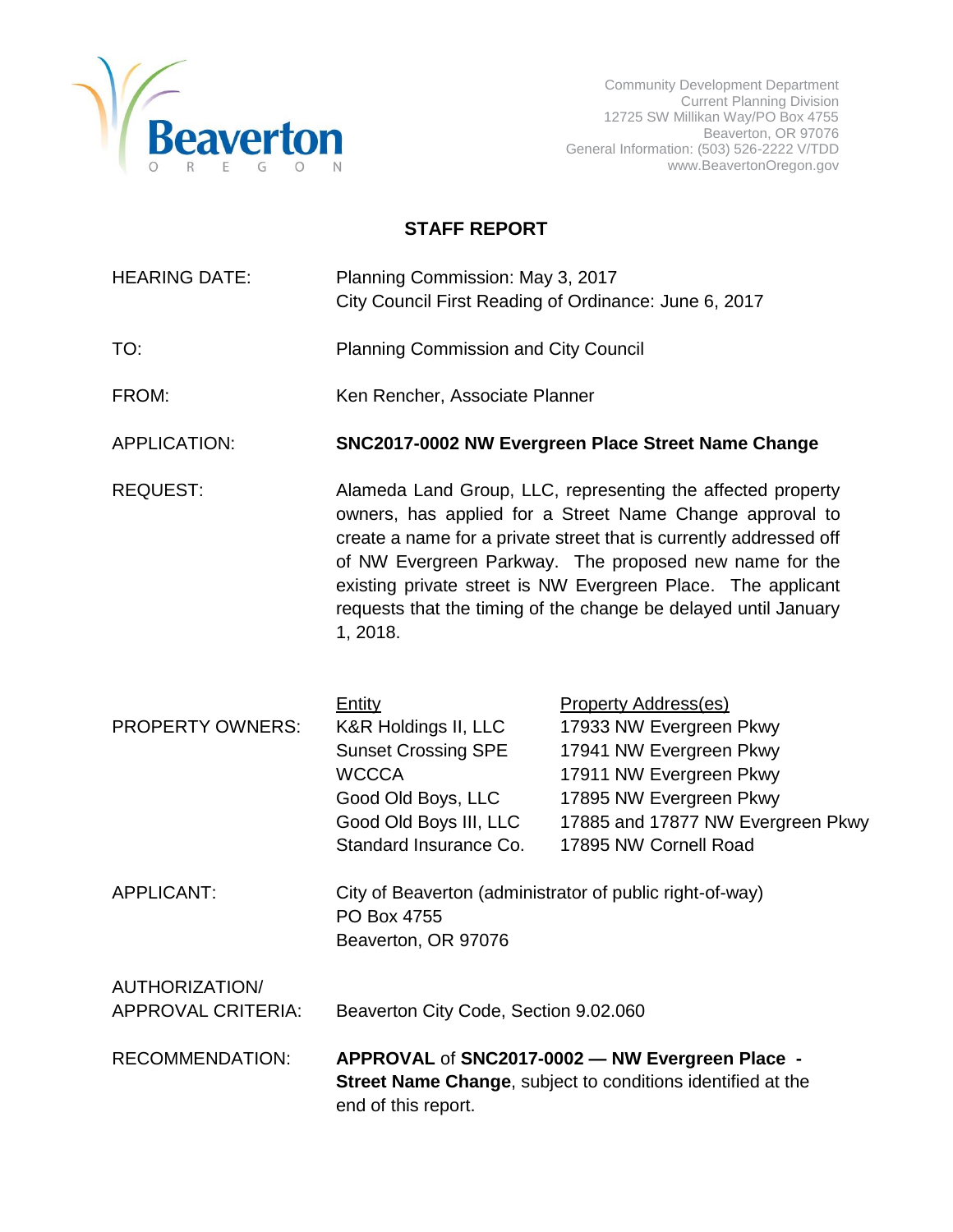|                   |                                                                                                                                                     | Page No. |
|-------------------|-----------------------------------------------------------------------------------------------------------------------------------------------------|----------|
| <b>Section A:</b> | Analysis and Findings for Street Name Change                                                                                                        | 4-8      |
| <b>Section B:</b> | <b>Conditions of Approval</b>                                                                                                                       | 9        |
| <b>Exhibit 1</b>  | <b>Zoning/Vicinity Map</b>                                                                                                                          | 3        |
| <b>Exhibit 2</b>  | <b>Agency Comments</b><br>(None received)                                                                                                           |          |
| <b>Exhibit 3</b>  | <b>Public Comment</b><br><b>Exhibit 3.1 Letter from Lorraine Janeway,</b><br>owner of MediPro Holistic Health,<br>expressing support for the change |          |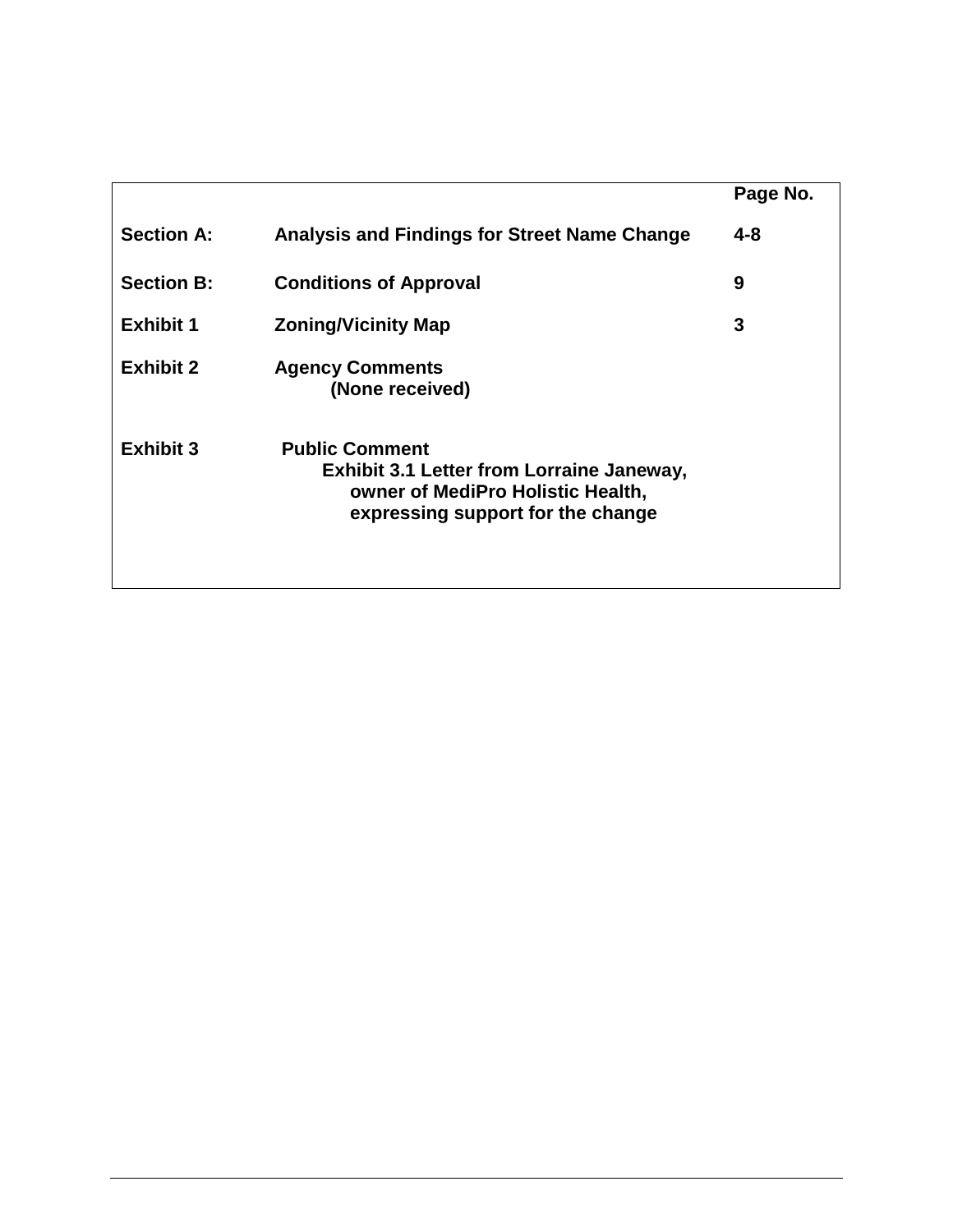## **PROPOSED NW EVERGREEN PLACE (shown in red)**

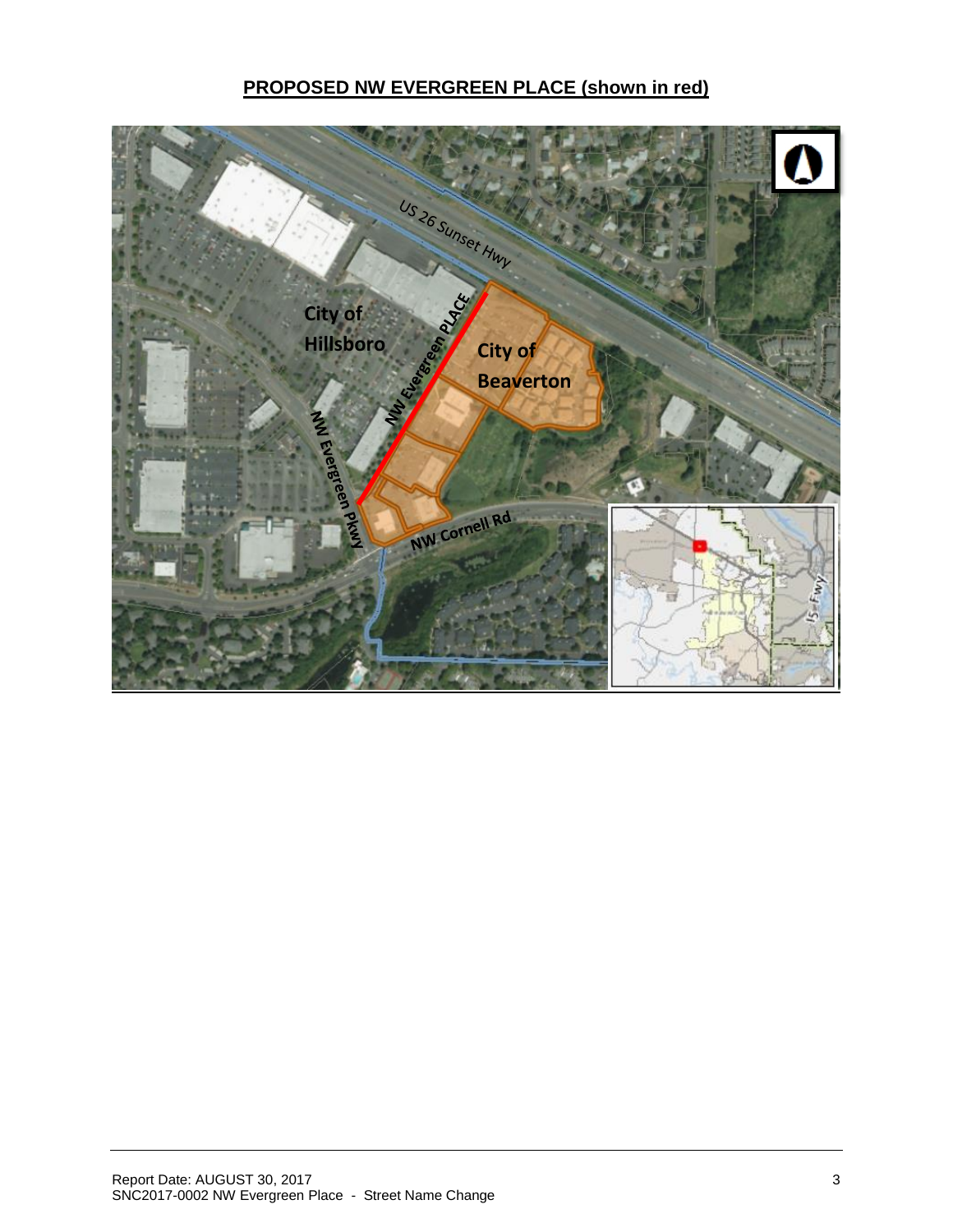## **SUMMARY & BACKGROUND FOR STREET NAME CHANGE SCN2017-0002**

### **APPLICATION PROCESSING**

The Street Name Change, in accordance with Section 9.02.060 C of the City Code requires a public hearing before the Planning Commission. A public hearing notice has been given by mail to the affected property owners and placed in the Beaverton Valley Times concerning the Planning Commission's hearing on September 6, 2017. The Planning Commission, after conducting the public hearing, shall provide a recommendation to the City Council. Pursuant to Section 9.02.060 of the Beaverton City Code, "the City Council shall have complete legislative discretion to change the name of any street in the City." The Council is the final decision maker and may choose to approve, approve with conditions, or deny the proposed street name change. The first reading of the ordinance by City Council is tentatively scheduled for October 3, 2017. The applicant has requested that the effective date of the street name change be delayed until January 1, 2018.

#### **BACKGROUND**

There is an existing private street that comes off of NW Evergreen Parkway. The private street is partially within the City of Beaverton and partially within the City of Hillsboro, through all of the properties along it are within Beaverton and have NW Evergreen Parkway addresses. The City of Hillsboro, through a separate process, is changing the names of many of its streets. In early 2016, the City of Hillsboro notified the property owners along this private street that it intended to change the name of NW Evergreen Parkway to *NE* Evergreen Parkway. In order to avoid confusion, the applicant and City staff worked to come up with a new name for the private street, NW Evergreen *Place*.

### **AFFECTED ADDRESSES**

There are six developed properties affected by this proposed street name change:

17877 NW Evergreen Pkwy (First Tech Federal Credit Union)

17885 NW Evergreen Pkwy (multi-tenant office building)

17895 NW Evergreen Pkwy (multi-tenant medical office building)

17911 NW Evergreen Pkwy (WCCCA 911 dispatch)

17933 NW Evergreen Pkwy (multi-tenant office building)

17941 – 17999 NW Evergreen Pkwy (Sunset Crossing Apartments, 102 units)

The applicant also lists a seventh property, 17895 NW Cornell Road, which is a storm water detention pond.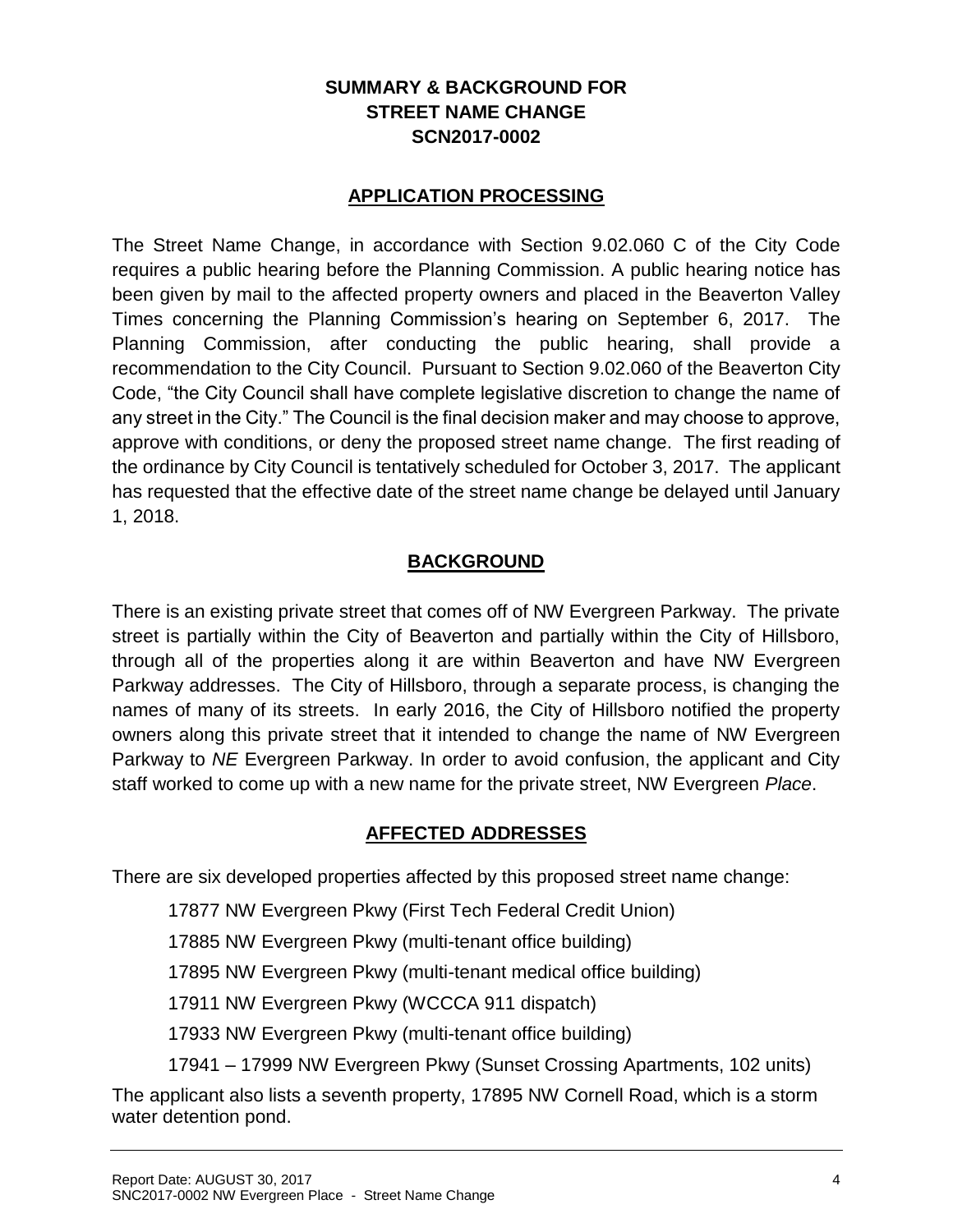#### **ANALYSIS AND FINDINGS FOR STREET NAME CHANGE SNC2017-0001**

Section 9.02.060 of the Beaverton Code identifies criteria for approval and also states that any request for a street name change must meet the requirement of Section 9.02.050. The criteria are listed below. The Planning Commission and City Council must find that the proposal meets all of the following criteria.

#### **SECTION 9.02.050: Selection of Street Names**

## *A. Streets shall be named in accordance with the "Street Name Plan" developed by the planning department and approved by the Council."*

#### **Facts and Findings:**

The applicant's request to change the name of the private street from NW Evergreen Parkway to NW Evergreen Place, meets the policies and guidelines of the City of Beaverton Community Street Name Plan (CSNP). The CSNP consists of a Street Name Districts Map and street naming policies and guidelines to meet the purpose of the CSNP, which is to reduce the potential for confusion and to improve the delivery of emergency services.

Without the change, the private street will continue to have the same name as the longer major road. The City of Hillsboro is changing the name of NW Evergreen Parkway to NE Evergreen Parkway. Therefore, unless the proposed change is adopted, these six properties will be the only ones in the city of Beaverton that will have a NE prefix for their address, despite being in the extreme NW corner of Beaverton's current city limits.

The existing private street is within the Pioneer and Heritage section of the CSNP. By changing only the suffix of the existing addresses, the City will minimize the disruption to the existing businesses and residents.

Staff finds that the revised street name is in accordance with the Street Name Plan.

### **Therefore, staff finds that the criterion is met.**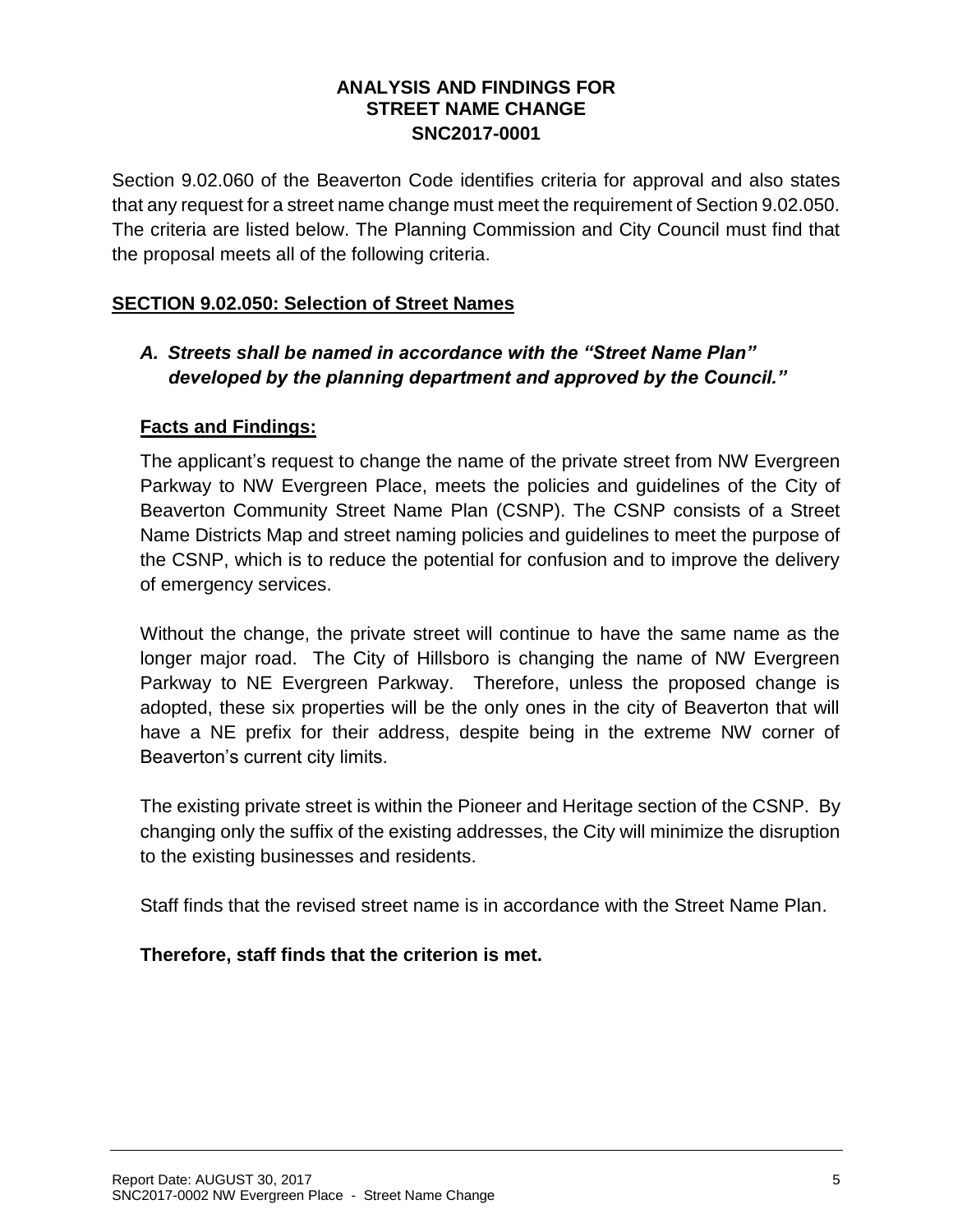## *B. Designators such as road, avenue, or lane for new streets shall conform to the 'Street Name Plan."*

## **Facts and Findings:**

The CSNP's Street Designator Policy indicates that "Place" can be used for all north/south cul-de-sacs. The existing private street terminates in the access driveway serving the rear of the adjacent big-box retail stores. is a cul-de-sac that comes east from SW Menlo Dr. Therefore, the appropriate street suffix is Place. The proposed street name change give the name of NW Evergreen Place to a previously unnamed private street conforms to the CSNP.

## **Therefore, staff finds that the criterion is met.**

*C. A street name proposal pursuant to the "Street Name Plan" shall be submitted to the Mayor prior to final approval of the street name by the Planning Commission or Council pursuant to subsection D. The Mayor may recommend rejection of a proposed street name that in the Mayor's judgment would tend to cause confusion, error or delay in matters affecting public safety."*

## **Facts and Findings:**

The Planning Manager of the City of Beaverton, under the authorization of the Mayor, has reviewed this application for a street name change, as requested by the owners of the affected properties. Staff has evaluated the street name change and finds that the proposed name change to **NW Evergreen Place** will help prevent undue confusion, error and delay in matters affecting public safety and emergency services.

# **Therefore, staff finds that the criterion is met.**

*D. "The Planning Commission may approve all street names proposed as part of the subdivision approval process; all other street names shall be approved by the Council."*

### **Facts and Findings:**

The proposed street name change affects an existing street. The change is not proposed as part of a subdivision application. Therefore, City Council's action on the street name is necessary.

### **Therefore, staff finds that the criterion is met.**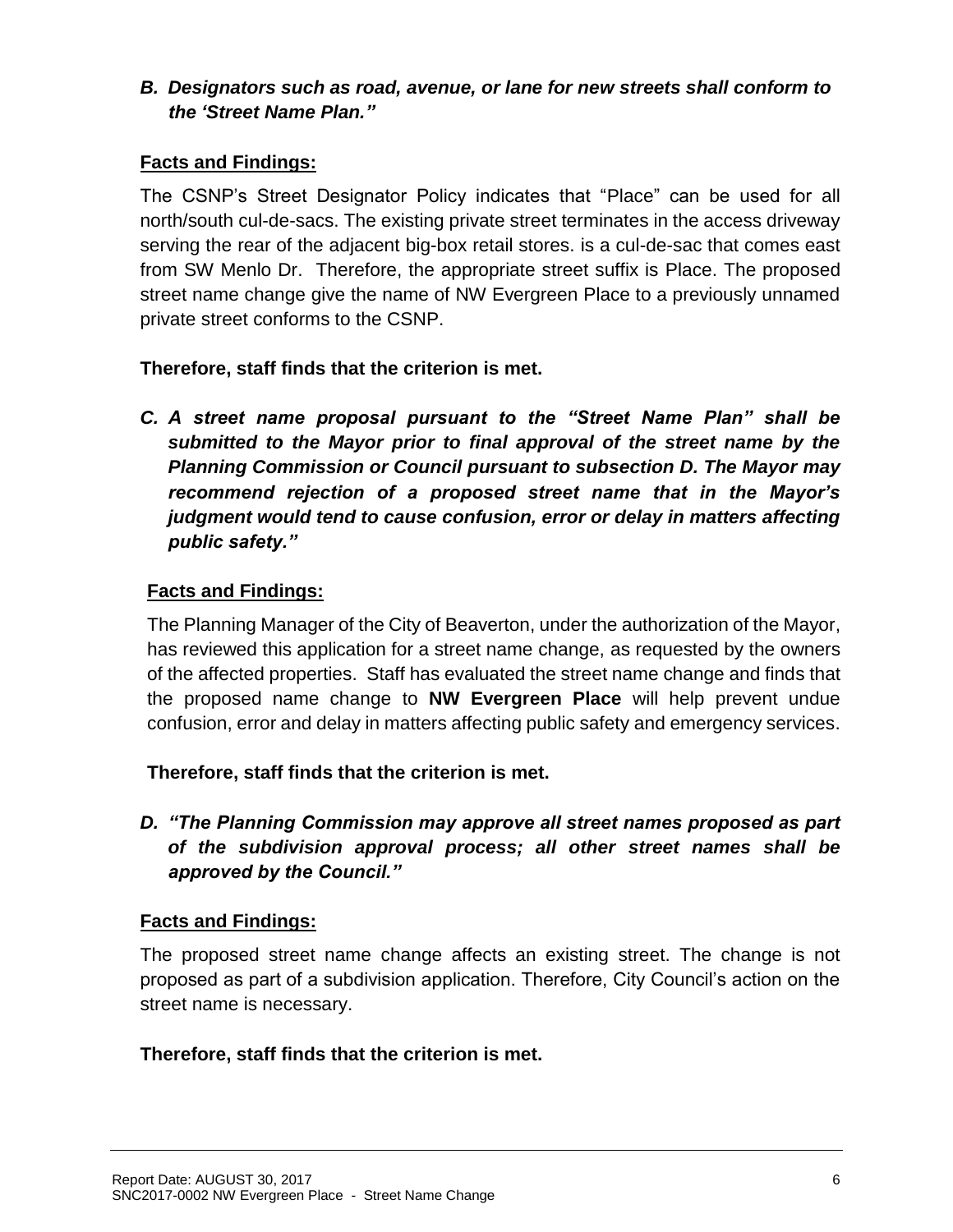#### **SECTION 9.02.060: Change of Street Names**

*The Council shall have complete legislative discretion to change the name of any street in the City. Street name changes shall be made by ordinance and shall be filed with Washington County. The Council may use the following procedures in considering changes in street names.*

*A. A person, including the City, who desires a street name change shall submit a written request to the planning commission stating the reasons for the proposed name change and shall attach a scale diagram of the street.*

#### **Facts and Findings:**

City staff received a written request from the applicant to create a name for a previously unnamed private street.

*B. Any proposed name change must meet the requirements of BC 9.02.050 B and C.*

### **Facts and Findings:**

As noted above, the proposal meets the requirements.

- **C. The planning commission shall consider the request at a public hearing.**
	- **1. Notice of the public hearing shall be given in accordance with provisions of section 18.2.A, B, and C of the Development Code except that written notice shall be provided to the owners of property fronting the street instead of owners included in the area of the proposed amendment and the United States Postal Service.**
	- **2. The scope of the hearing shall be limited to the change of the street name.**
	- **3. At the close of the hearing, the planning commission shall make a recommendation in writing to the Council and identify the factors supporting the recommendations.**
	- **4. No recommendation for a name change shall be made unless the planning commission finds that a strong public need for the change exists.**
	- **5. The applicant's request for the name change, the planning commission's recommendation**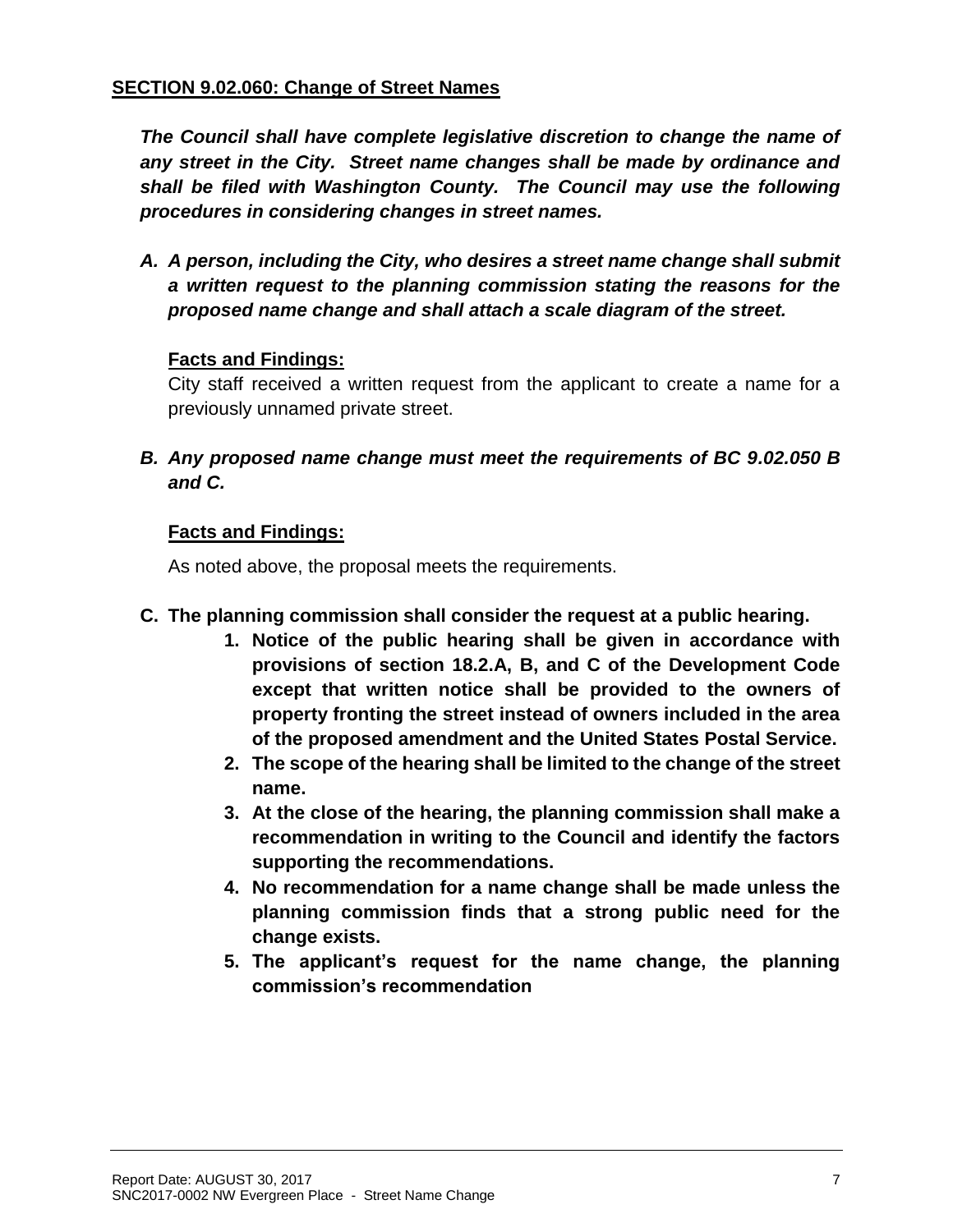### **Facts and Findings:**

The required notice was mailed to the property owners and placed in the *Beaverton Valley Times* as stipulated by the Development Code. (The City Code reference is obsolete, but pointed to the section that governed notice for Legislative Zoning Map Amendments, which is now found in Section 40.97.15.2 of the Development Code.) As an additional notification step, the City also mailed notice to the residents and business owners for each of the affected addresses.

The scope of the Planning Commission hearing will be limited to the change of the name for the new street, and following the close of the hearing, the Planning Commission's recommendation and findings of strong public need will be provided to the City Council.

As stated in above, staff finds that there is a strong public need for the proposed street name change in order to prevent confusion and delay in emergency services as a result of the previously chosen name. The proposed street name change does not conflict with any existing street names.

The proposed street name change to **NW Evergreen Place** complies with the provisions of the Street Name Plan and will meet the public need.

**Therefore, staff finds that the criterion is met.**

# **RECOMMENDATION**

Based on the facts and findings presented, staff recommends **APPROVAL** of **SNC2017- 0002 — NW Evergreen Place,** with Conditions of Approval herein.